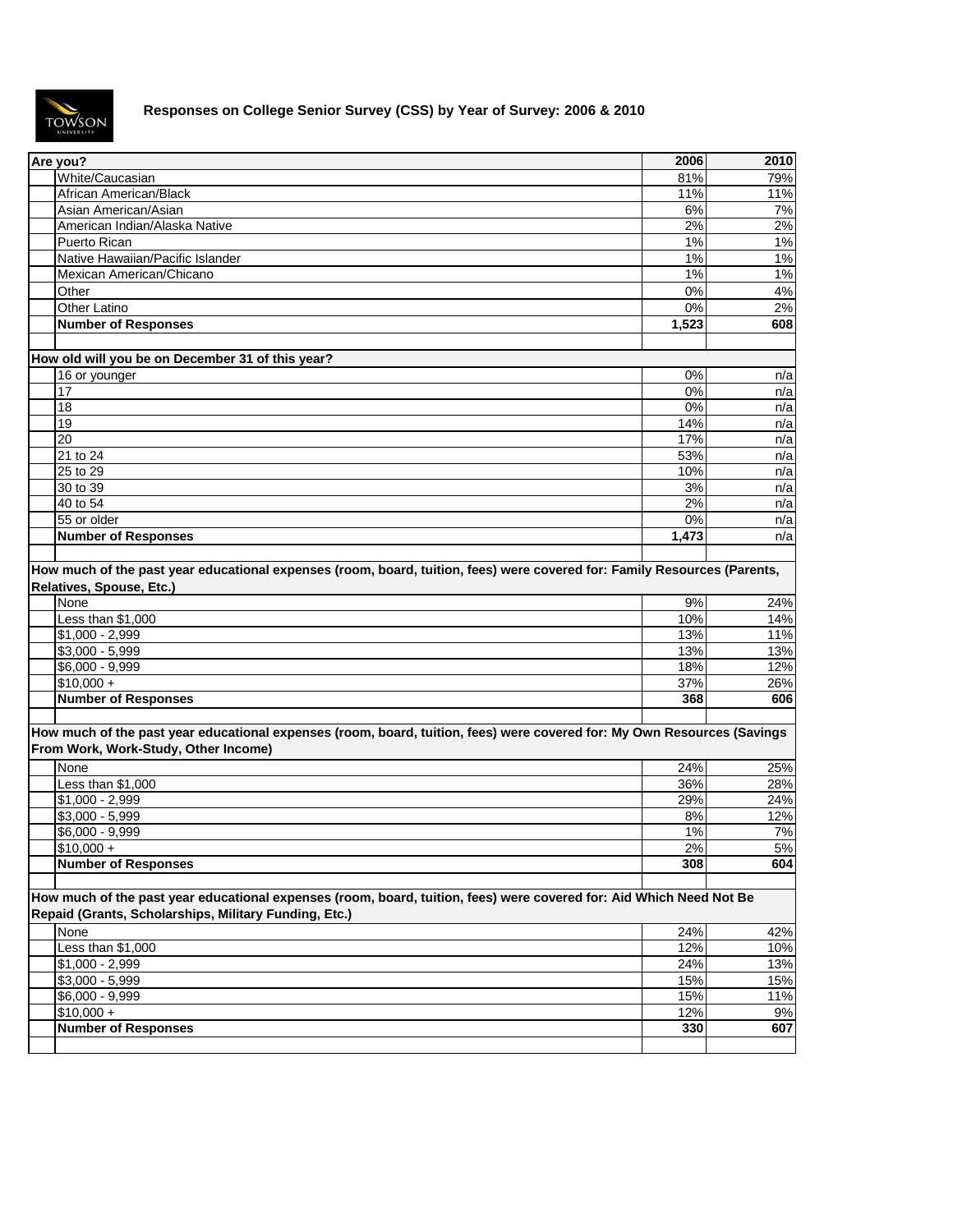| How much of the past year educational expenses (room, board, tuition, fees) were covered for: Aid Which Must Be Repaid<br>(Loans, Etc.) |       |       |
|-----------------------------------------------------------------------------------------------------------------------------------------|-------|-------|
| None                                                                                                                                    | 32%   | 42%   |
| Less than \$1,000                                                                                                                       | 5%    | 2%    |
| $$1,000 - 2,999$                                                                                                                        | 19%   | 7%    |
| $$3,000 - 5,999$                                                                                                                        | 14%   | 13%   |
| \$6,000 - 9,999                                                                                                                         | 13%   | 14%   |
| $$10,000 +$                                                                                                                             | 17%   | 22%   |
| <b>Number of Responses</b>                                                                                                              | 306   | 606   |
|                                                                                                                                         |       |       |
| How much of the past year educational expenses (room, board, tuition, fees) were covered for: Other Than Above                          |       |       |
| None                                                                                                                                    | 90%   | 87%   |
| Less than \$1,000                                                                                                                       | 2%    | $6\%$ |
| $$1,000 - 2,999$                                                                                                                        | 2%    | 4%    |
| $$3,000 - 5,999$                                                                                                                        | 2%    | 1%    |
| $$6,000 - 9,999$                                                                                                                        | 1%    | 1%    |
| $$10,000 +$                                                                                                                             | 2%    | 2%    |
| <b>Number of Responses</b>                                                                                                              | 165   | 600   |
|                                                                                                                                         |       |       |
|                                                                                                                                         |       |       |
| Rate yourself on each of the following traits as compared with the average person your age: Physical health                             |       |       |
| Lowest 10%                                                                                                                              | 1%    | 1%    |
| Below average                                                                                                                           | 10%   | 10%   |
| Average                                                                                                                                 | 48%   | 46%   |
| Above average                                                                                                                           | 32%   | 32%   |
| Highest 10%                                                                                                                             | 9%    | 11%   |
| <b>Number of Responses</b>                                                                                                              | 1,509 | 608   |
|                                                                                                                                         |       |       |
|                                                                                                                                         |       |       |
| Rate yourself on each of the following traits as compared with the average person your age: Persistence<br>Lowest 10%                   |       |       |
| Below average                                                                                                                           | 0%    | n/a   |
|                                                                                                                                         | 3%    | n/a   |
| Average                                                                                                                                 | 33%   | n/a   |
| Above average                                                                                                                           | 47%   | n/a   |
| Highest 10%                                                                                                                             | 17%   | n/a   |
| <b>Number of Responses</b>                                                                                                              | 1,507 | n/a   |
|                                                                                                                                         |       |       |
| Rate yourself on each of the following traits as compared with the average person your age: Public speaking ability                     |       |       |
| Lowest 10%                                                                                                                              | 3%    | 1%    |
| Below average                                                                                                                           | 15%   | 14%   |
| Average                                                                                                                                 | 40%   | 46%   |
| Above average                                                                                                                           | 30%   | 29%   |
| Highest 10%                                                                                                                             | 12%   | 10%   |
| <b>Number of Responses</b>                                                                                                              | 1,509 | 608   |
|                                                                                                                                         |       |       |
| Rate yourself on each of the following traits as compared with the average person your age: Risk-taking                                 |       |       |
| Lowest 10%                                                                                                                              | 1%    | $0\%$ |
| Below average                                                                                                                           | 13%   | 10%   |
| Average                                                                                                                                 | 43%   | 50%   |
| Above average                                                                                                                           | 34%   | 30%   |
| Highest 10%                                                                                                                             | 9%    | 10%   |
| <b>Number of Responses</b>                                                                                                              | 1,507 | 608   |
|                                                                                                                                         |       |       |
| Rate yourself on each of the following traits as compared with the average person your age: Self-confidence (intellectual)              |       |       |
|                                                                                                                                         |       |       |
| Lowest 10%                                                                                                                              | 0%    | 0%    |
| Below average                                                                                                                           | 5%    | 5%    |
| Average                                                                                                                                 | 33%   | 37%   |
| Above average                                                                                                                           | 45%   | 42%   |
| Highest 10%                                                                                                                             | 17%   | 17%   |
| <b>Number of Responses</b>                                                                                                              | 1,508 | 608   |
|                                                                                                                                         |       |       |
| Rate yourself on each of the following traits as compared with the average person your age: Self-confidence (social)                    |       |       |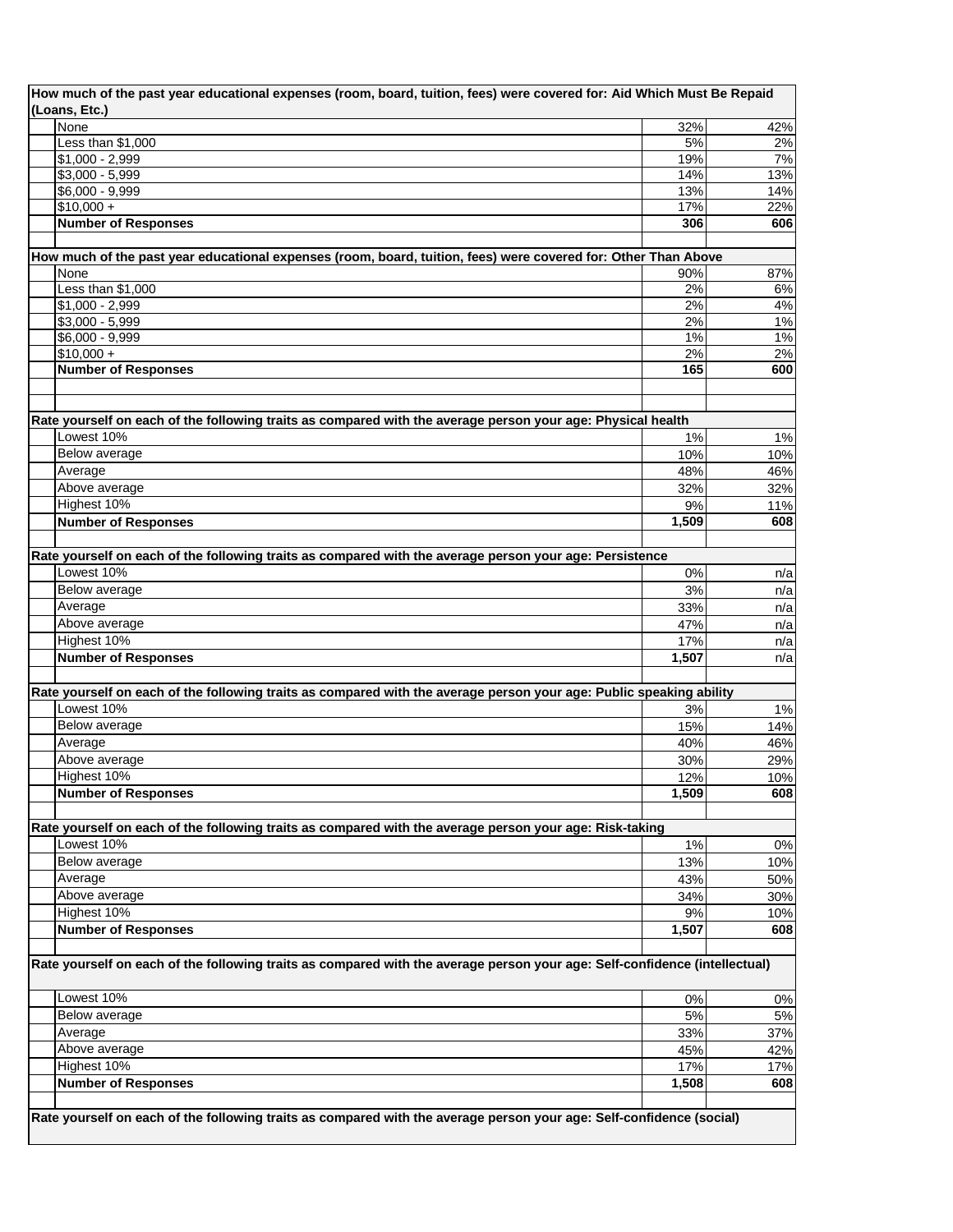| Lowest 10%                                                                                                          | 1%          | 1%        |
|---------------------------------------------------------------------------------------------------------------------|-------------|-----------|
| Below average                                                                                                       | 13%         | 13%       |
| Average                                                                                                             | 35%         | 38%       |
| Above average                                                                                                       | 37%         | 34%       |
| Highest 10%                                                                                                         | 14%         | 14%       |
| <b>Number of Responses</b>                                                                                          | 1,506       | 608       |
|                                                                                                                     |             |           |
| Rate yourself on each of the following traits as compared with the average person your age: Self-understanding      |             |           |
| Lowest 10%                                                                                                          | 1%          | 0%        |
| Below average                                                                                                       | 4%          | 3%        |
| Average                                                                                                             | 36%         | 37%       |
| Above average                                                                                                       | 42%         | 42%       |
| Highest 10%                                                                                                         | 17%         | 18%       |
| <b>Number of Responses</b>                                                                                          | 1,507       | 608       |
|                                                                                                                     |             |           |
| Rate yourself on each of the following traits as compared with the average person your age: Spirituality            |             |           |
| Lowest 10%                                                                                                          | 7%          | 7%        |
| Below average                                                                                                       | 15%         | 15%       |
| Average                                                                                                             | 42%         | 42%       |
| Above average                                                                                                       | 27%         | 25%       |
| Highest 10%                                                                                                         | 10%         | 12%       |
| <b>Number of Responses</b>                                                                                          | 1,506       | 608       |
|                                                                                                                     |             |           |
| Rate yourself on each of the following traits as compared with the average person your age: Understanding of others |             |           |
|                                                                                                                     |             |           |
| Lowest 10%                                                                                                          | 0%          | $0\%$     |
| Below average                                                                                                       | 2%          | 2%        |
| Average                                                                                                             | 29%         | 29%       |
| Above average                                                                                                       | 51%         | 47%       |
| Highest 10%                                                                                                         | 19%         | 22%       |
| <b>Number of Responses</b>                                                                                          | 1,508       | 608       |
|                                                                                                                     |             |           |
| Rate yourself on each of the following traits as compared with the average person your age: Writing ability         |             |           |
| Lowest 10%                                                                                                          | 1%          | 0%        |
| Below average                                                                                                       | 6%          | $5%$      |
| Average                                                                                                             | 38%         | 33%       |
| Above average                                                                                                       | 41%         | 44%       |
| Highest 10%                                                                                                         | 14%         | 17%       |
| <b>Number of Responses</b>                                                                                          | 1,506       | 608       |
|                                                                                                                     |             |           |
| Rate yourself on each of the following traits as compared with the average person your age: Academic ability        |             |           |
| Lowest 10%                                                                                                          | 0%          | $0\%$     |
| Below average                                                                                                       | 2%          | 1%        |
| Average                                                                                                             | 29%         | 26%       |
| Above average                                                                                                       | 52%         | 50%       |
| Highest 10%                                                                                                         | 17%         | 22%       |
| <b>Number of Responses</b>                                                                                          | 1,509       | 608       |
|                                                                                                                     |             |           |
| Rate yourself on each of the following traits as compared with the average person your age: Artistic ability        |             |           |
| Lowest 10%                                                                                                          | $7\%$       | 5%        |
| Below average                                                                                                       | 31%         | 27%       |
| Average                                                                                                             | 34%         | 35%       |
| Above average                                                                                                       | 22%         | 25%       |
| Highest 10%<br><b>Number of Responses</b>                                                                           | 6%<br>1,510 | 8%<br>608 |
|                                                                                                                     |             |           |
|                                                                                                                     |             |           |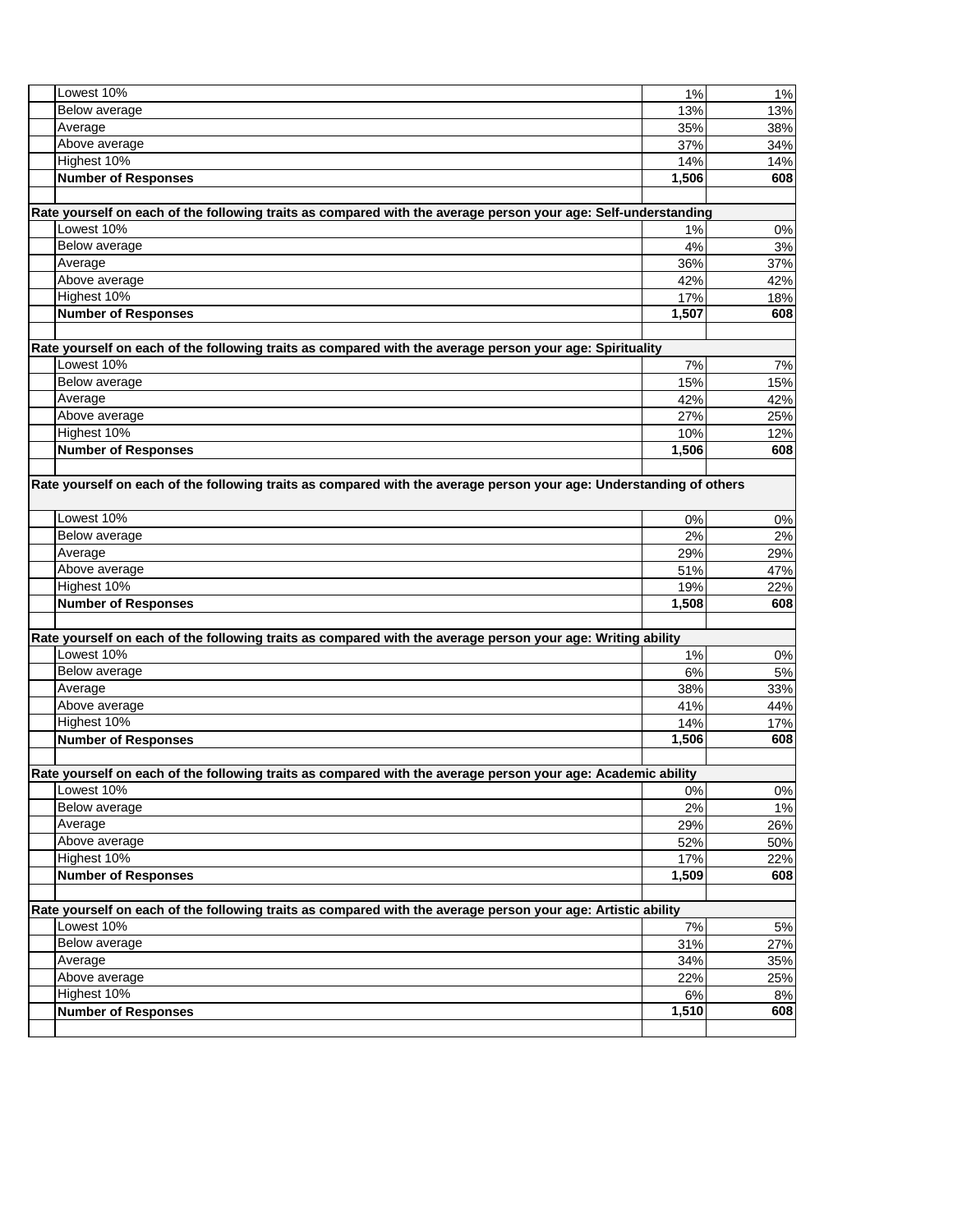| Rate yourself on each of the following traits as compared with the average person your age: Computer skills                  |              |                                                                                  |  |
|------------------------------------------------------------------------------------------------------------------------------|--------------|----------------------------------------------------------------------------------|--|
| Lowest 10%                                                                                                                   | 0%           | 1%                                                                               |  |
| <b>Below average</b>                                                                                                         | 6%           | $4\%$                                                                            |  |
| Average                                                                                                                      | 50%          | 50%                                                                              |  |
| Above average                                                                                                                | 36%          | 39%                                                                              |  |
| Highest 10%                                                                                                                  | 7%           | 8%                                                                               |  |
| <b>Number of Responses</b>                                                                                                   | 1,510        | 608                                                                              |  |
|                                                                                                                              |              |                                                                                  |  |
| Rate yourself on each of the following traits as compared with the average person your age: Cooperativeness                  |              |                                                                                  |  |
| Lowest 10%                                                                                                                   | 0%           | 0%                                                                               |  |
| Below average                                                                                                                | 2%           | 1%                                                                               |  |
| Average                                                                                                                      | 26%          | 19%                                                                              |  |
| Above average                                                                                                                | 53%          | 53%                                                                              |  |
| Highest 10%                                                                                                                  | 19%          | 26%                                                                              |  |
| <b>Number of Responses</b>                                                                                                   | 1,509        | 608                                                                              |  |
|                                                                                                                              |              |                                                                                  |  |
| Rate yourself on each of the following traits as compared with the average person your age: Creativity                       |              |                                                                                  |  |
| Lowest 10%                                                                                                                   | 0%           | 0%                                                                               |  |
| Below average                                                                                                                | 7%           | 5%                                                                               |  |
| Average                                                                                                                      | 37%          | 33%                                                                              |  |
| Above average                                                                                                                | 40%          | 45%                                                                              |  |
| Highest 10%                                                                                                                  | 15%          | 17%                                                                              |  |
| <b>Number of Responses</b>                                                                                                   | 1,511        | 608                                                                              |  |
|                                                                                                                              |              |                                                                                  |  |
| Rate yourself on each of the following traits as compared with the average person your age: Drive to achieve<br>Lowest 10%   |              |                                                                                  |  |
| <b>Below average</b>                                                                                                         | 0%           | 1%                                                                               |  |
| Average                                                                                                                      | 4%           | 3%                                                                               |  |
|                                                                                                                              | 24%<br>45%   | 23%<br>41%                                                                       |  |
| Above average<br>Highest 10%                                                                                                 |              |                                                                                  |  |
| <b>Number of Responses</b>                                                                                                   | 27%<br>1,509 | 33%<br>608                                                                       |  |
|                                                                                                                              |              |                                                                                  |  |
|                                                                                                                              |              |                                                                                  |  |
|                                                                                                                              |              |                                                                                  |  |
| Rate yourself on each of the following traits as compared with the average person your age: Emotional health                 |              |                                                                                  |  |
| Lowest 10%                                                                                                                   | 2%           |                                                                                  |  |
| Below average                                                                                                                | 12%          |                                                                                  |  |
| Average                                                                                                                      | 41%          |                                                                                  |  |
| Above average                                                                                                                | 34%          |                                                                                  |  |
| Highest 10%                                                                                                                  | 12%          |                                                                                  |  |
| <b>Number of Responses</b>                                                                                                   | 1,507        | 608                                                                              |  |
|                                                                                                                              |              |                                                                                  |  |
| Rate yourself on each of the following traits as compared with the average person your age: Leadership ability<br>Lowest 10% |              |                                                                                  |  |
| <b>Below average</b>                                                                                                         | 1%<br>9%     | 34%<br>$0\%$                                                                     |  |
| Average                                                                                                                      | 33%          |                                                                                  |  |
| Above average                                                                                                                | 40%          |                                                                                  |  |
| Highest 10%                                                                                                                  | 18%          |                                                                                  |  |
| <b>Number of Responses</b>                                                                                                   | 1,511        |                                                                                  |  |
|                                                                                                                              |              |                                                                                  |  |
| Rate yourself on each of the following traits as compared with the average person your age: Mathematical ability             |              |                                                                                  |  |
| Lowest 10%                                                                                                                   | 4%           | 20%<br>608<br>4%                                                                 |  |
| Below average                                                                                                                | 19%          |                                                                                  |  |
| Average                                                                                                                      | 43%          |                                                                                  |  |
| Above average                                                                                                                | 28%          |                                                                                  |  |
| Highest 10%                                                                                                                  | 6%           |                                                                                  |  |
| <b>Number of Responses</b>                                                                                                   | 1,508        |                                                                                  |  |
|                                                                                                                              |              |                                                                                  |  |
| Since entering college, how often you: Voted in a student election                                                           |              |                                                                                  |  |
| Not at all                                                                                                                   | 57%          |                                                                                  |  |
| Occasionally                                                                                                                 | 29%          |                                                                                  |  |
| Frequently                                                                                                                   | 15%          | 17%<br>28%<br>8%<br>608                                                          |  |
| <b>Number of Responses</b>                                                                                                   | 1,515        | 1%<br>9%<br>42%<br>14%<br>$4\%$<br>33%<br>42%<br>43%<br>56%<br>33%<br>11%<br>608 |  |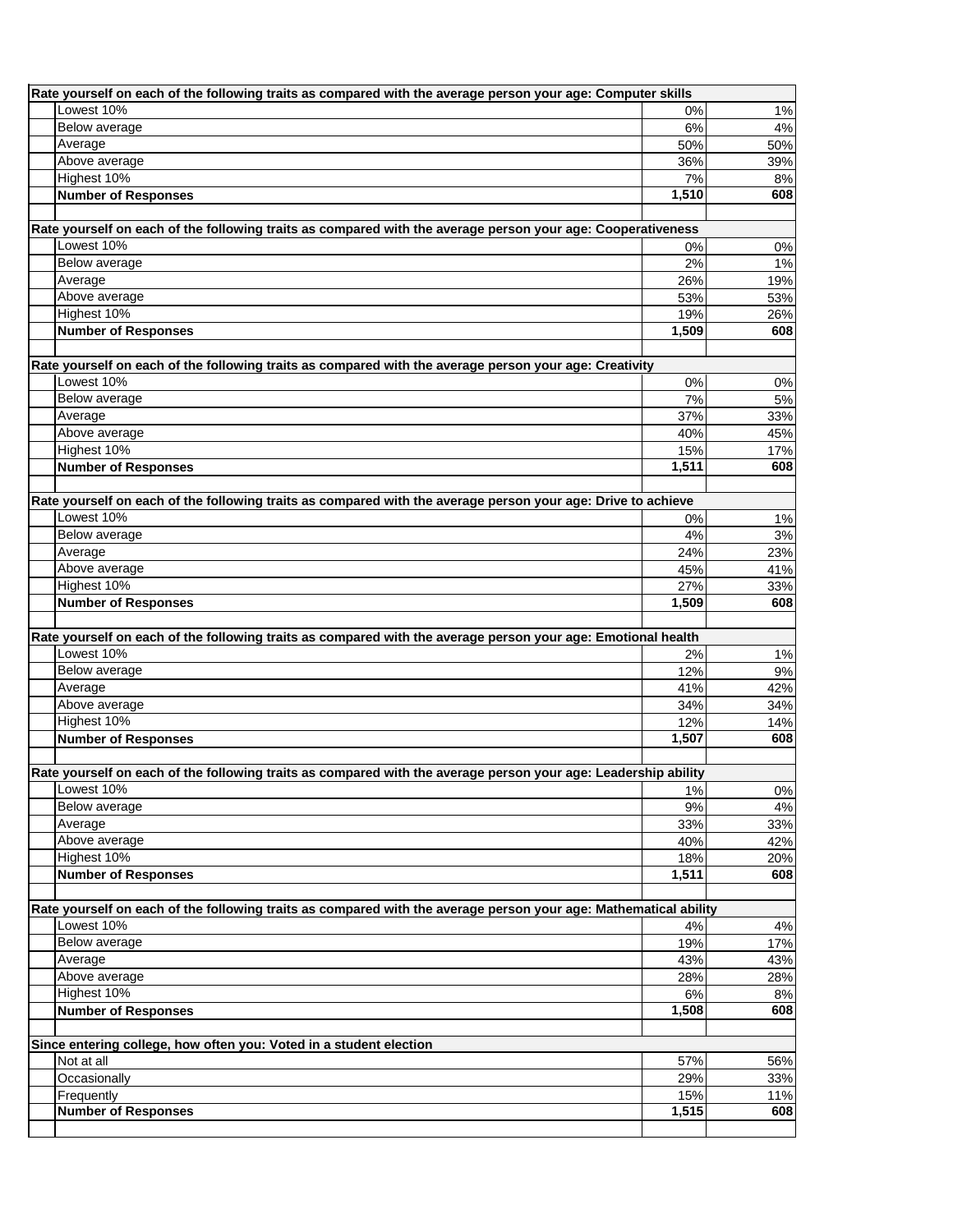| Since entering college, how often you: Voted in a state/national election                                |             |            |
|----------------------------------------------------------------------------------------------------------|-------------|------------|
| Not at all                                                                                               | 35%         | n/a        |
| Occasionally                                                                                             | 31%         | n/a        |
| Frequently                                                                                               | 34%         | n/a        |
| <b>Number of Responses</b>                                                                               | 1,511       | n/a        |
|                                                                                                          |             |            |
| Since entering college, how often you: Turned in course assignments electronically<br>Not at all         |             |            |
| Occasionally                                                                                             | 8%<br>57%   | n/a        |
| Frequently                                                                                               | 35%         | n/a<br>n/a |
| <b>Number of Responses</b>                                                                               | 1,520       | n/a        |
|                                                                                                          |             |            |
| Since entering college, how often you: Received course assignments through the Internet                  |             |            |
| Not at all                                                                                               | 5%          | n/a        |
| Occasionally                                                                                             | 55%         | n/a        |
| Frequently                                                                                               | 39%         | n/a        |
| <b>Number of Responses</b>                                                                               | 1,518       | n/a        |
|                                                                                                          |             |            |
| Since entering college, how often you: Used the Internet for research or homework                        |             |            |
| Not at all                                                                                               | 0%          | 0%         |
| Occasionally                                                                                             | 6%          | 9%         |
| Frequently                                                                                               | 94%         | 91%        |
| <b>Number of Responses</b>                                                                               | 1,497       | 607        |
|                                                                                                          |             |            |
| Since entering college, how often you: Used the library for research or homework                         |             |            |
| Not at all                                                                                               | 6%          | 4%         |
| Occasionally                                                                                             | 50%         | 45%        |
| Frequently                                                                                               | 44%         | 51%        |
| <b>Number of Responses</b>                                                                               | 1,497       | 608        |
|                                                                                                          |             |            |
| Since entering college, how often you: Access your campus library resources electronically<br>Not at all | n/a         | 3%         |
| Occasionally                                                                                             | n/a         | 36%        |
| Frequently                                                                                               | n/a         | 61%        |
| <b>Number of Responses</b>                                                                               | n/a         | 608        |
|                                                                                                          |             |            |
| Since entering college, how often you: Missed class due to employment                                    |             |            |
| Not at all                                                                                               | 74%         | 70%        |
| Occasionally                                                                                             | 23%         | 27%        |
| Frequently                                                                                               | 3%          | 3%         |
| <b>Number of Responses</b>                                                                               | 1,493       | 607        |
|                                                                                                          |             |            |
| Since entering college, how often you: Missed class for other reasons                                    |             |            |
| Not at all                                                                                               | n/a         | 14%        |
| Occasionally                                                                                             | n/a         | 80%        |
| Frequently                                                                                               | n/a         | 6%         |
| <b>Number of Responses</b>                                                                               | n/a         | 608        |
|                                                                                                          |             |            |
| Since entering college, how often you: Tutored another college student                                   |             |            |
| Not at all<br>Occasionally                                                                               | 60%         | 60%        |
|                                                                                                          | 35%         | 34%        |
| Frequently<br><b>Number of Responses</b>                                                                 | 5%<br>1,487 | 6%<br>608  |
|                                                                                                          |             |            |
| Since entering college, how often you: Met with an advisor/counselor about your career plans             |             |            |
| Not at all                                                                                               | 14%         | 18%        |
| Occasionally                                                                                             | 67%         | 61%        |
| Frequently                                                                                               | 19%         | 21%        |
| <b>Number of Responses</b>                                                                               | 1,497       | 608        |
|                                                                                                          |             |            |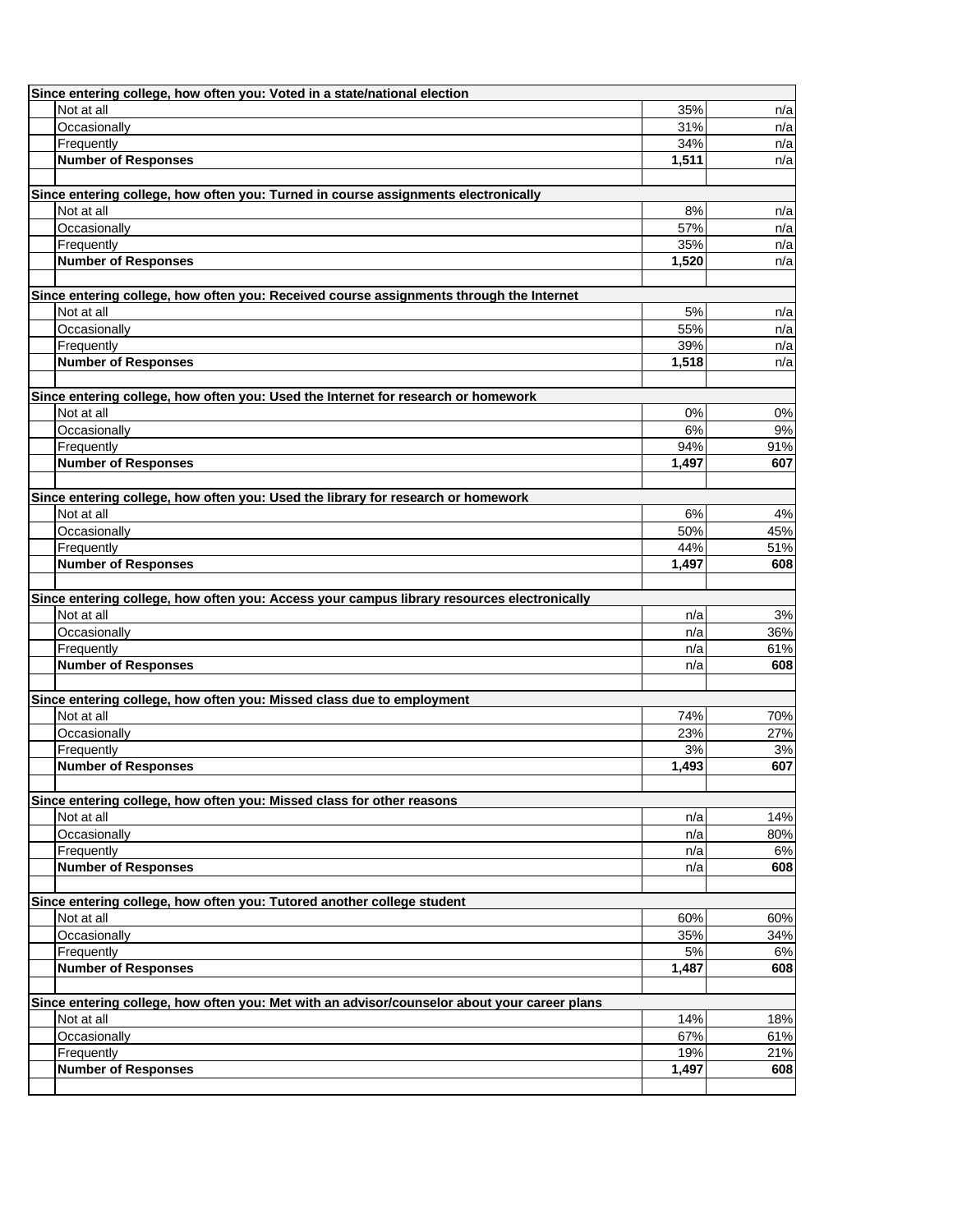| Since entering college, how often you: Overslept and missed class or appointment                                         |       |       |
|--------------------------------------------------------------------------------------------------------------------------|-------|-------|
| Not at all                                                                                                               | 41%   | n/a   |
| Occasionally                                                                                                             | 52%   | n/a   |
| Frequently                                                                                                               | 7%    | n/a   |
| <b>Number of Responses</b>                                                                                               | 1,495 | n/a   |
|                                                                                                                          |       |       |
| Since entering college, how often you: Fell asleep in class                                                              |       |       |
| Not at all                                                                                                               | 59%   | 66%   |
| Occasionally                                                                                                             | 37%   | 30%   |
| Frequently                                                                                                               | 4%    | 4%    |
| <b>Number of Responses</b>                                                                                               | 1,496 | 608   |
|                                                                                                                          |       |       |
| Since entering college, how often you: Had difficulty getting the courses you needed                                     |       |       |
| Not at all                                                                                                               | n/a   | 27%   |
| Occasionally                                                                                                             | n/a   | 54%   |
| Frequently                                                                                                               | n/a   | 19%   |
| <b>Number of Responses</b>                                                                                               | n/a   | 607   |
|                                                                                                                          |       |       |
| Since entering college, how often you: Asked a professor for advice outside of class (2008) Asked a professor for advice |       |       |
| after class (2010)                                                                                                       |       |       |
| Not at all                                                                                                               | n/a   | 10%   |
| Occasionally                                                                                                             | n/a   | 67%   |
| Frequently                                                                                                               | n/a   | 23%   |
| <b>Number of Responses</b>                                                                                               | n/a   | 608   |
|                                                                                                                          |       |       |
| Since entering college, how often you: Demonstrated for/against a war (2008) Demonstrated for/against a cause (2010)     |       |       |
| Not at all                                                                                                               | n/a   | 53%   |
| Occasionally                                                                                                             | n/a   | 38%   |
| Frequently                                                                                                               | n/a   | 9%    |
| <b>Number of Responses</b>                                                                                               | n/a   | 608   |
|                                                                                                                          |       |       |
| Since entering college, how often you: Challenged a professor's ideas in class                                           |       |       |
| Not at all                                                                                                               | n/a   | 43%   |
| Occasionally                                                                                                             | n/a   | 49%   |
| Frequently                                                                                                               | n/a   | 8%    |
| <b>Number of Responses</b>                                                                                               | n/a   | 608   |
|                                                                                                                          |       |       |
| Since entering college, how often you: Felt intimidated by your professors                                               |       |       |
| Not at all                                                                                                               | n/a   | 44%   |
| Occasionally                                                                                                             | n/a   | 51%   |
| Frequently                                                                                                               | n/a   | 5%    |
| <b>Number of Responses</b>                                                                                               | n/a   | 608   |
|                                                                                                                          |       |       |
| Since entering college, how often you: Worked on a professors research project                                           |       |       |
| Not at all                                                                                                               | n/a   | 76%   |
| Occasionally                                                                                                             | n/a   | 19%   |
| Frequently                                                                                                               | n/a   | 5%    |
| <b>Number of Responses</b>                                                                                               | n/a   | 608   |
|                                                                                                                          |       |       |
| Since entering college, how often you: Communicated regularly with your professors                                       |       |       |
| Not at all                                                                                                               | n/a   | $7\%$ |
| Occasionally                                                                                                             | n/a   | 55%   |
| Frequently                                                                                                               | n/a   | 38%   |
| <b>Number of Responses</b>                                                                                               | n/a   | 608   |
|                                                                                                                          |       |       |
| Since entering college, how often you: Had difficulty getting the courses you needed                                     |       |       |
| Not at all                                                                                                               | 25%   | n/a   |
| Occasionally                                                                                                             | 53%   | n/a   |
| Frequently                                                                                                               | 23%   | n/a   |
| <b>Number of Responses</b>                                                                                               | 1,495 | n/a   |
|                                                                                                                          |       |       |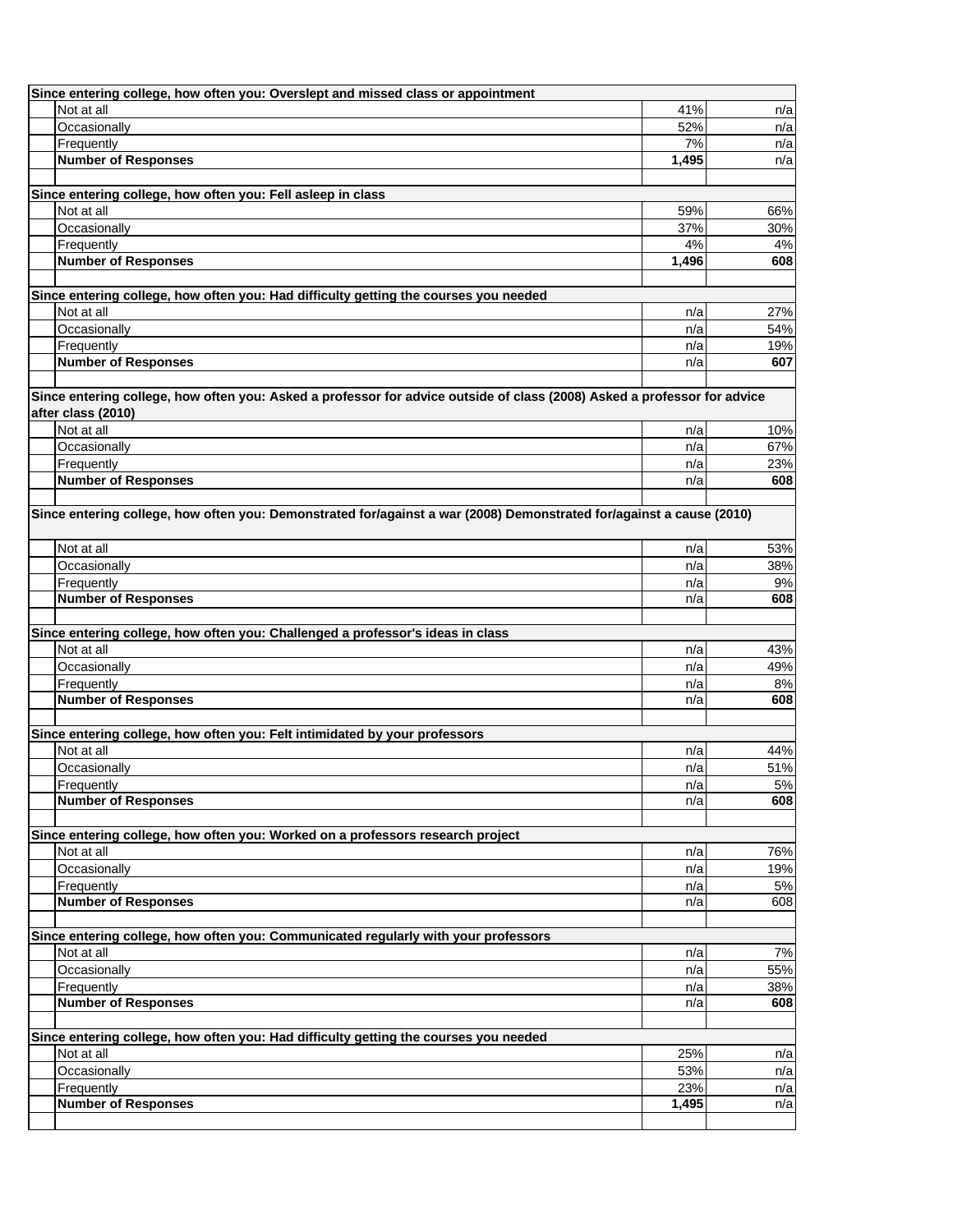| Since entering college, how often you: Used/purchased class notes from a professional service      |              |            |
|----------------------------------------------------------------------------------------------------|--------------|------------|
| Not at all                                                                                         | 93%          | n/a        |
| Occasionally                                                                                       | 6%           | n/a        |
| Frequently                                                                                         | 1%           | n/a        |
| <b>Number of Responses</b>                                                                         | 1,493        | n/a        |
|                                                                                                    |              |            |
| Since entering college, how often you: Contested a grade                                           |              |            |
| Not at all                                                                                         | 66%          | n/a        |
| Occasionally                                                                                       | 33%          | n/a        |
| Frequently<br><b>Number of Responses</b>                                                           | 1%<br>1,490  | n/a<br>n/a |
|                                                                                                    |              |            |
| Since entering college, how often you: Were graded on a curve                                      |              |            |
| Not at all                                                                                         | 19%          | n/a        |
| Occasionally                                                                                       | 74%          | n/a        |
| Frequently                                                                                         | 6%           | n/a        |
| <b>Number of Responses</b>                                                                         | 1,489        | n/a        |
|                                                                                                    |              |            |
| Since entering college, how often you: Observed professors actively engaging students during class |              |            |
| Not at all                                                                                         | 5%           | n/a        |
| Occasionally                                                                                       | 55%          | n/a        |
| Frequently                                                                                         | 40%          | n/a        |
| <b>Number of Responses</b>                                                                         | 1,493        | n/a        |
|                                                                                                    |              |            |
| Since entering college, how often you: Worked on independent study projects                        |              |            |
| Not at all                                                                                         | 37%          | 21%        |
| Occasionally                                                                                       | 38%          | 38%        |
| Frequently                                                                                         | 25%          | 41%        |
| <b>Number of Responses</b>                                                                         | 1,507        | 608        |
|                                                                                                    |              |            |
| Since entering college, how often you: Discussed course content with students outside of class     |              |            |
| Not at all                                                                                         | 3%           | 3%         |
| Occasionally                                                                                       | 46%          | 42%        |
| Frequently<br><b>Number of Responses</b>                                                           | 51%<br>1,520 | 56%<br>605 |
|                                                                                                    |              |            |
| Since entering college, how often you: Have been a guest in a professor's home                     |              |            |
| Not at all                                                                                         | 89%          | 87%        |
| Occasionally                                                                                       | 10%          | 11%        |
| Frequently                                                                                         | 1%           | 2%         |
| <b>Number of Responses</b>                                                                         | 1,508        | 608        |
|                                                                                                    |              |            |
| Since entering college, how often you: Participated in intramural sports                           |              |            |
| Not at all                                                                                         | 70%          | n/a        |
| Occasionally                                                                                       | 20%          | n/a        |
| Frequently                                                                                         | 10%          | n/a        |
| <b>Number of Responses</b>                                                                         | 1,506        | n/a        |
|                                                                                                    |              |            |
| Since entering college, how often you: Failed to complete homework on time                         |              |            |
| Not at all                                                                                         | 40%          | 42%        |
| Occasionally<br>Frequently                                                                         | 55%          | 53%        |
| <b>Number of Responses</b>                                                                         | 5%<br>1,511  | 5%<br>608  |
|                                                                                                    |              |            |
| Since entering college, how often you: Have been bored in class                                    |              |            |
| Not at all                                                                                         | 2%           | 4%         |
| Occasionally                                                                                       | 63%          | 66%        |
| Frequently                                                                                         | 35%          | 30%        |
| <b>Number of Responses</b>                                                                         | 1,518        | 608        |
|                                                                                                    |              |            |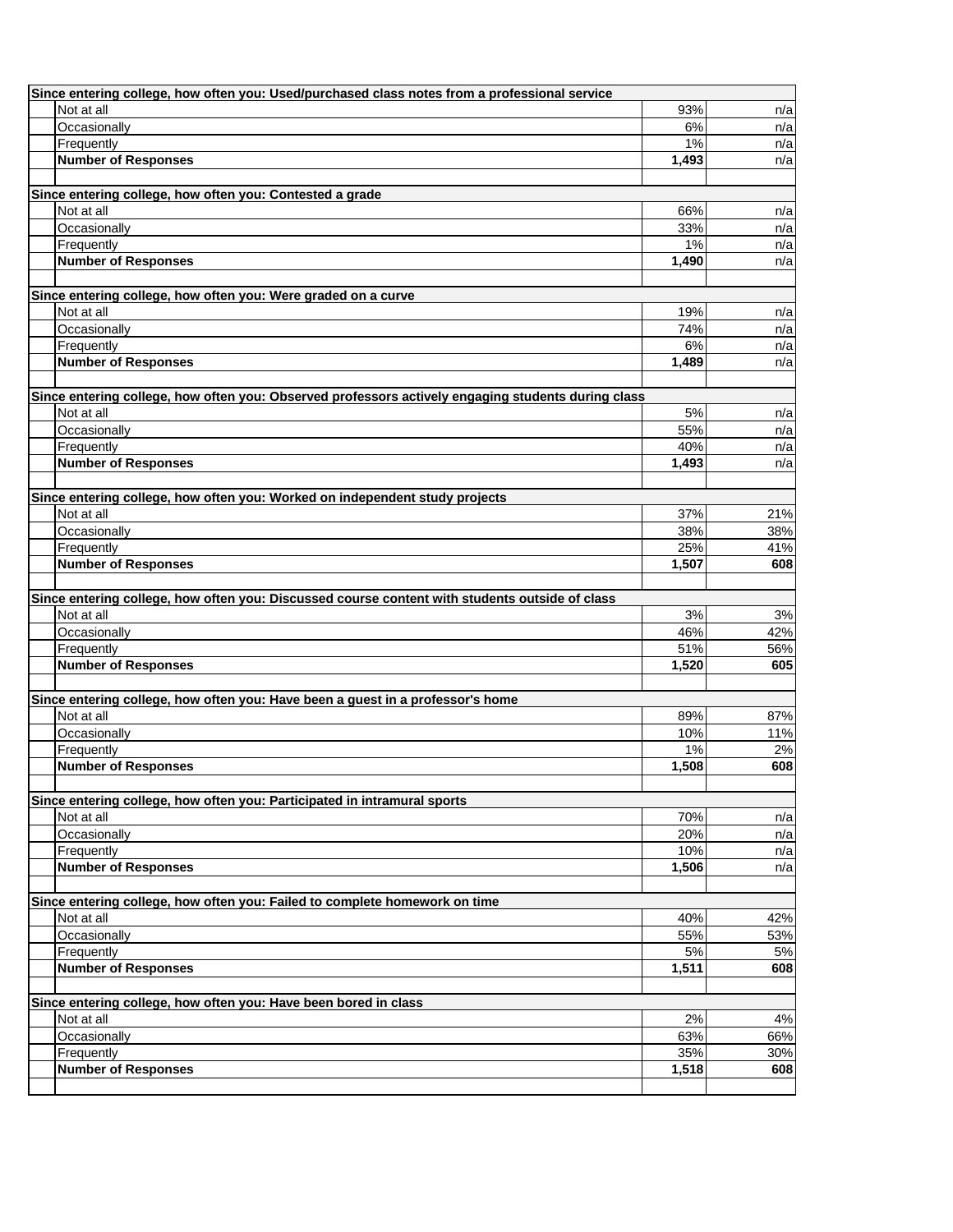| Since entering college, how often you: Came late to class                                        |             |            |
|--------------------------------------------------------------------------------------------------|-------------|------------|
| Not at all                                                                                       | 34%         | 33%        |
| Occasionally                                                                                     | 59%         | 61%        |
| Frequently                                                                                       | 7%          | 6%         |
| <b>Number of Responses</b>                                                                       | 1,514       | 608        |
| Since entering college, how often you: Studied with other students                               |             |            |
| Not at all                                                                                       | 13%         | 10%        |
| Occasionally                                                                                     | 64%         | 61%        |
| Frequently                                                                                       | 23%         | 29%        |
| <b>Number of Responses</b>                                                                       | 1,520       | 608        |
|                                                                                                  |             |            |
| Since entering college, how often you: Performed community service as part of a class            |             |            |
| Not at all                                                                                       | 70%<br>25%  | 55%        |
| Occasionally                                                                                     |             | 38%        |
| Frequently<br><b>Number of Responses</b>                                                         | 5%<br>1,513 | 8%<br>608  |
|                                                                                                  |             |            |
| Since entering college, how often you: Worked with classmates on group projects during class     |             |            |
| Not at all                                                                                       | n/a         | 3%         |
| Occasionally                                                                                     | n/a         | 57%        |
| Frequently                                                                                       | n/a         | 40%        |
| <b>Number of Responses</b>                                                                       | n/a         | 608        |
|                                                                                                  |             |            |
| Since entering college, how often you: Worked with classmates on group projects outside of class |             |            |
| Not at all                                                                                       | n/a         | 4%         |
| Occasionally                                                                                     | n/a         | 55%        |
| Frequently<br><b>Number of Responses</b>                                                         | n/a         | 41%<br>607 |
|                                                                                                  | n/a         |            |
| Since entering college, how often you: Took a class that required one or more 10+ page papers    |             |            |
| Not at all                                                                                       | n/a         | 9%         |
| Occasionally                                                                                     | n/a         | 55%        |
| Frequently                                                                                       | n/a         | 36%        |
| <b>Number of Responses</b>                                                                       | n/a         | 608        |
|                                                                                                  |             |            |
| Since entering college, how often you: Took a class that required multiple short papers          |             |            |
| Not at all                                                                                       | n/a         | 1%         |
| Occasionally                                                                                     | n/a         | 25%        |
| Frequently<br><b>Number of Responses</b>                                                         | n/a<br>n/a  | 75%<br>608 |
|                                                                                                  |             |            |
| Since entering college, how often you: Made a presenation in class                               |             |            |
| Not at all                                                                                       | n/a         | 1%         |
| Occasionally                                                                                     | n/a         | 30%        |
| Frequently                                                                                       | n/a         | 70%        |
| <b>Number of Responses</b>                                                                       | n/a         | 608        |
|                                                                                                  |             |            |
| Since entering college, how often you: Contributed to class discussions                          |             |            |
| Not at all                                                                                       | n/a         | 1%         |
| Occasionally                                                                                     | n/a         | 32%        |
| Frequently<br><b>Number of Responses</b>                                                         | n/a         | 67%<br>608 |
|                                                                                                  | n/a         |            |
| Since entering college, how often you: Helped raise money for a cause or campaign                |             |            |
| Not at all                                                                                       | n/a         | 57%        |
| Occasionally                                                                                     | n/a         | 31%        |
| Frequently                                                                                       | n/a         | 12%        |
| <b>Number of Responses</b>                                                                       | n/a         | 607        |
|                                                                                                  |             |            |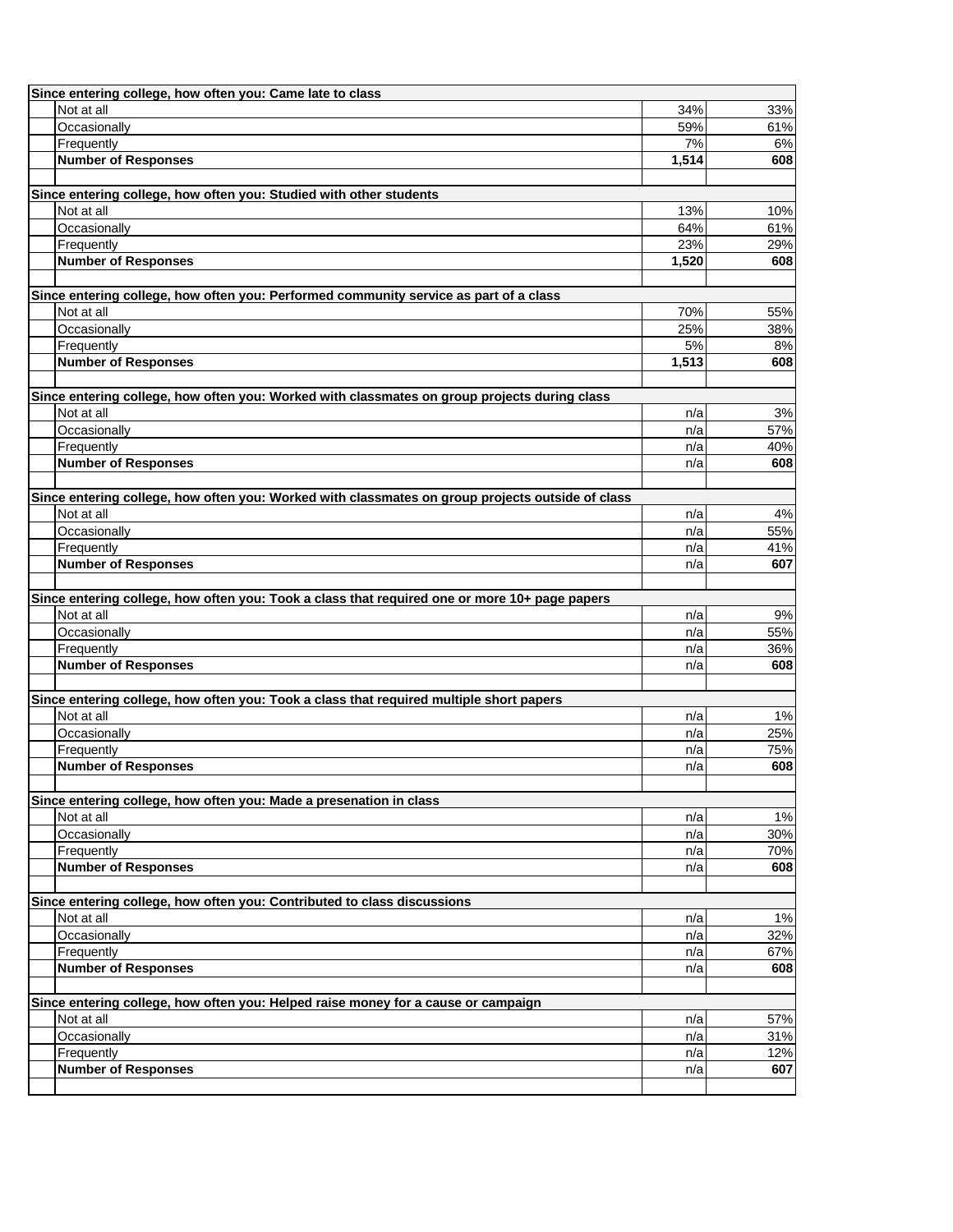| Since entering college, how often you: Publicly communicated your opinion about a cause (e.g., blog, email, petition                               |                    |            |
|----------------------------------------------------------------------------------------------------------------------------------------------------|--------------------|------------|
| Not at all                                                                                                                                         | n/a                | 53%        |
| Occasionally                                                                                                                                       | n/a                | 35%        |
| Frequently                                                                                                                                         | n/a                | 13%        |
| <b>Number of Responses</b>                                                                                                                         | n/a                | 608        |
| During the past year, how often you engaged in: Participated in organized demonstrations (2006) Participated in political<br>demonstrations (2008) |                    |            |
| Not at all                                                                                                                                         | 80%                | n/a        |
| Occasionally                                                                                                                                       | 18%                | n/a        |
| Frequently                                                                                                                                         | 3%                 | n/a        |
| <b>Number of Responses</b>                                                                                                                         | $\overline{1,516}$ | n/a        |
| During the past year, how often you engaged in: Worked on a local, state, or national political campaign                                           |                    |            |
| Not at all                                                                                                                                         | n/a                | 91%        |
| Occasionally                                                                                                                                       | n/a                | 8%         |
| Frequently                                                                                                                                         | n/a                | 1%         |
| <b>Number of Responses</b>                                                                                                                         | n/a                | 608        |
| During the past year, how often you engaged in: Contributed money to help support my family                                                        |                    |            |
| Not at all                                                                                                                                         | n/a                | 57%        |
| Occasionally                                                                                                                                       | n/a                | 32%        |
| Frequently                                                                                                                                         | n/a                | 11%        |
| <b>Number of Responses</b>                                                                                                                         | n/a                | 608        |
| During the past year, how often you engaged in: Discussed politics                                                                                 |                    |            |
| Not at all                                                                                                                                         | 34%                | 21%        |
| Occasionally                                                                                                                                       | 51%                | 58%        |
| Frequently                                                                                                                                         | 15%                | 21%        |
| <b>Number of Responses</b>                                                                                                                         | 1,514              | 608        |
| During the past year, how often you engaged in: Sought personal counseling                                                                         |                    |            |
| Not at all                                                                                                                                         | 79%                | 73%        |
| Occasionally                                                                                                                                       | 16%                | 22%        |
| Frequently                                                                                                                                         | 5%                 | 5%         |
| <b>Number of Responses</b>                                                                                                                         | 1,518              | 608        |
|                                                                                                                                                    |                    |            |
| During the past year, how often you engaged in: Discussed religion                                                                                 |                    |            |
| Not at all                                                                                                                                         | 34%                | 32%        |
| Occasionally                                                                                                                                       | 53%                | 56%        |
| Frequently                                                                                                                                         | 13%                | 12%        |
| <b>Number of Responses</b>                                                                                                                         | 1,516              | 608        |
| During the past year, how often you engaged in: Smoked cigarettes                                                                                  |                    |            |
| Not at all                                                                                                                                         | 74%                | 75%        |
| Occasionally                                                                                                                                       | 14%                | 15%        |
| Frequently                                                                                                                                         | 12%                | 10%        |
| <b>Number of Responses</b>                                                                                                                         | 1,519              | 608        |
| During the past year, how often you engaged in: Felt lonely or homesick                                                                            |                    |            |
| Not at all                                                                                                                                         | 41%                | n/a        |
| Occasionally                                                                                                                                       | 50%                | n/a        |
| Frequently                                                                                                                                         | 9%                 | n/a        |
| <b>Number of Responses</b>                                                                                                                         | 1,517              | n/a        |
| During the past year, how often you engaged in: Socialized with someone of another racial/ethnic group                                             |                    |            |
| Not at all                                                                                                                                         | 6%                 |            |
| Occasionally                                                                                                                                       | 46%                | n/a        |
| Frequently                                                                                                                                         | 48%                | n/a<br>n/a |
| <b>Number of Responses</b>                                                                                                                         | 1,520              | n/a        |
|                                                                                                                                                    |                    |            |